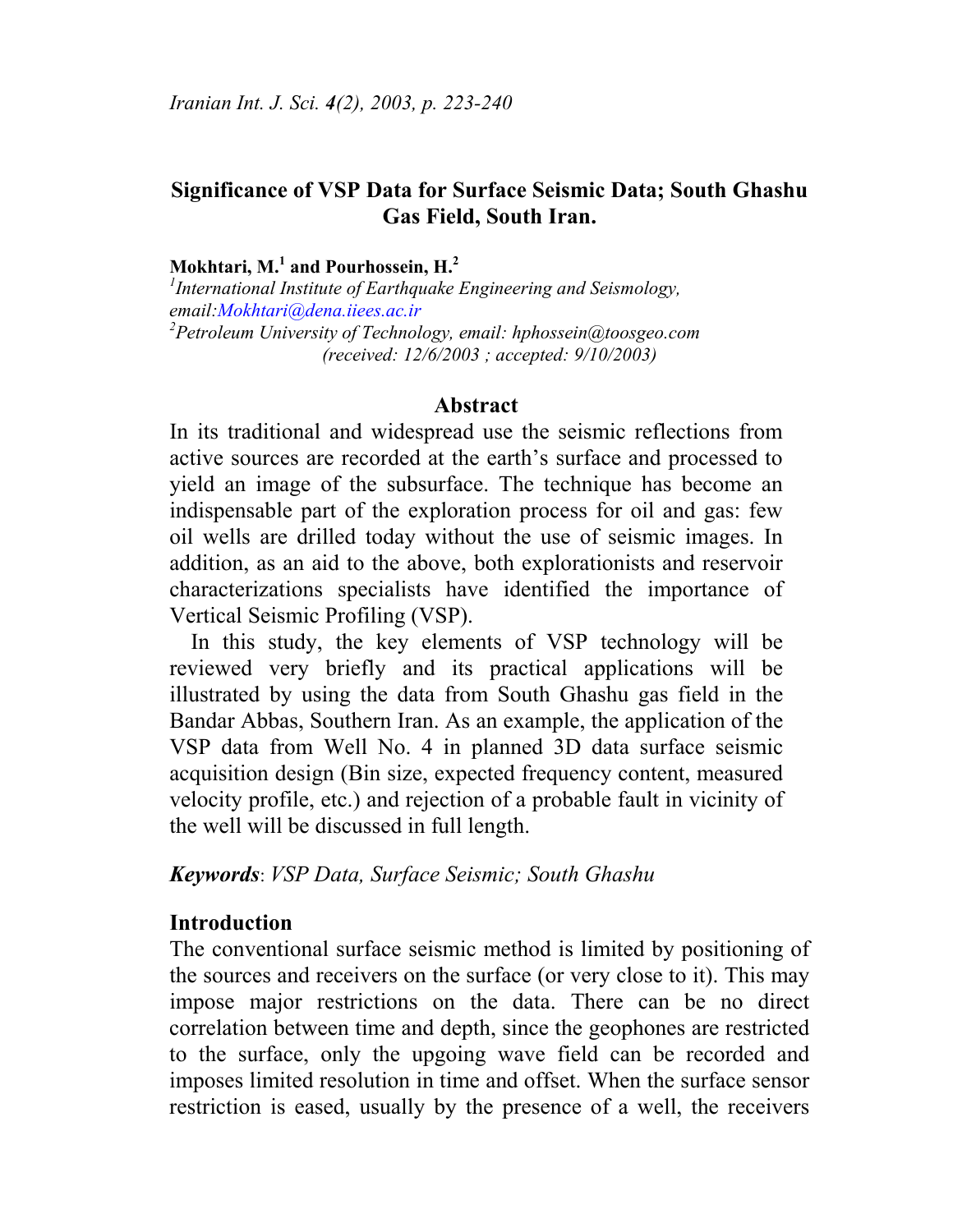(usually) or sources can be deployed as a subsurface, often vertical, array, allowing most of the restrictions listed above to be eased.

 $\mathcal{L}_\text{max} = \mathcal{L}_\text{max} = \mathcal{L}_\text{max} = \mathcal{L}_\text{max} = \mathcal{L}_\text{max} = \mathcal{L}_\text{max} = \mathcal{L}_\text{max} = \mathcal{L}_\text{max} = \mathcal{L}_\text{max} = \mathcal{L}_\text{max} = \mathcal{L}_\text{max} = \mathcal{L}_\text{max} = \mathcal{L}_\text{max} = \mathcal{L}_\text{max} = \mathcal{L}_\text{max} = \mathcal{L}_\text{max} = \mathcal{L}_\text{max} = \mathcal{L}_\text{max} = \mathcal{$ 

 A vertical seismic profiling (VSP) is a technique in which a seismic signal generated at the surface of the earth is recorded by geophones at various depths in a borehole. Because a geophone is located far below the earth's surface when recording VSP data, it responds to both upgoing and downgoing seismic events. As mentioned above, this type of geophone response is important difference between VSP data and surface-recorded reflection data because downward traveling events cannot be identified in data recorded by geophones positioned on the earth's surface (Hardage, 1985).

The data recorded in a vertical seismic profile give some of the fundamental properties of propagating seismic wavelets and assist the understanding of reflection and transmission processes in the earth. These insights, in turn, should improve the structural, stratigraphic, and lithological interpretation of surface seismic recordings. For example, by defining upgoing and downgoing seismic events within the earth, it is possible to determine which events arriving at the surface are primary reflections and which are multiples. Other applications of VSP data include estimation of reflector dip, correlation of S wave reflections with P wave reflections, location of fault planes, studying of the natural and artificial fracturing of rocks, determination of lithological effects on propagating wavelets, looking for reflectors ahead of the drill bit, determining hydrocarbon effects on propagating wavelets, measurement of both P and S wave velocities, salt and volcanic proximity surveys, 4D reservoir characterization and estimation of the conversion of P to S and S to P energy modes within the earth (Hardage,1985).

Vertical Seismic profiling has an advantage over other means of determining reflectivity coefficients (such as by synthetic seismograms derived from sonic logs) because the frequency content is similar to that of surface seismic data (Dobrin and Savit, 1988). Additionally, VSP data usually are not as sensitive to borehole conditions such as washout when compared with other borehole methods (Yilmaz, 1987).

VSP data can provide to the seismic data processor important parameters such as amplitude decay functions and deconvolution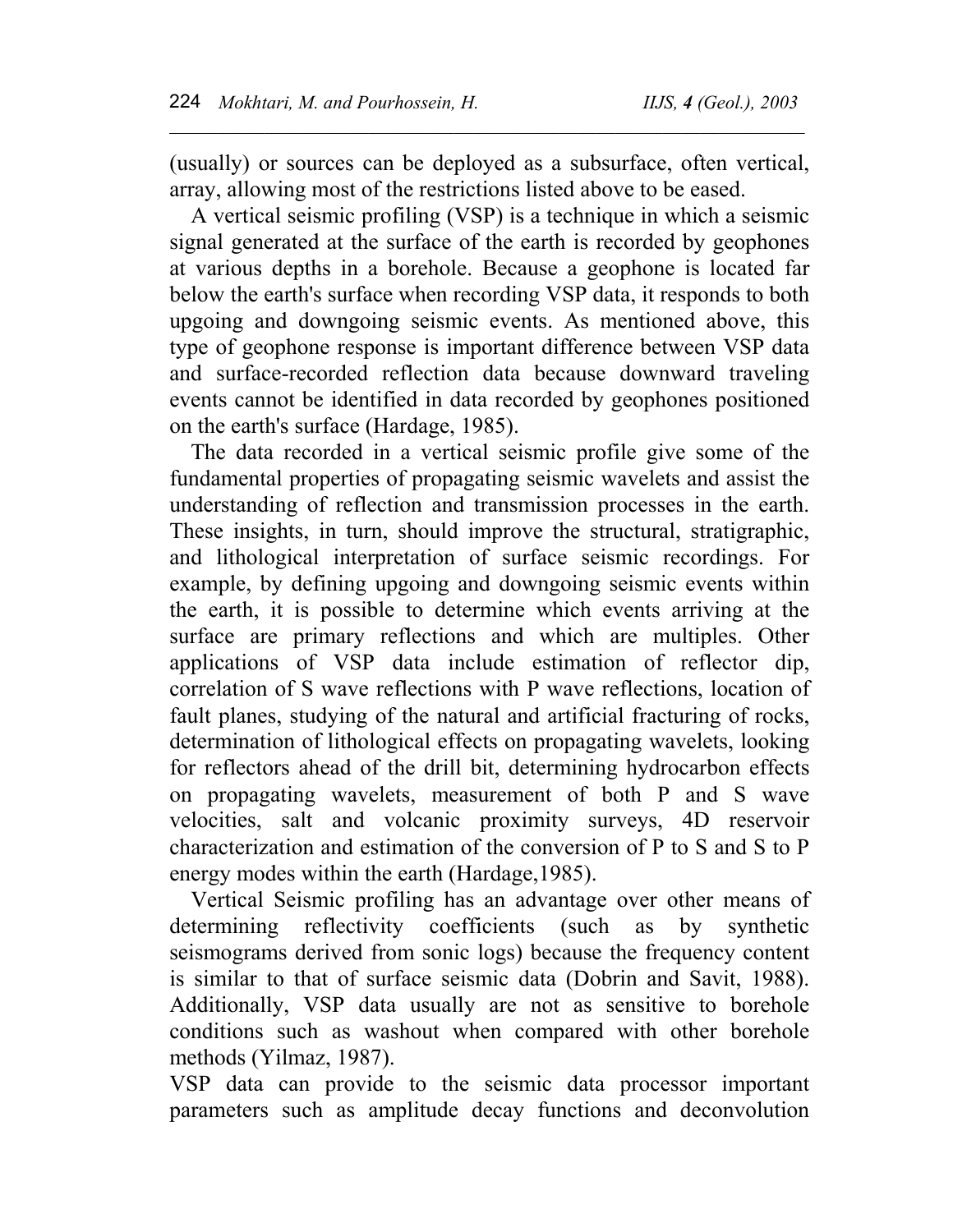operators (Yilmaz, 1987). This is particularly important for more advanced seismic analysis techniques such as Amplitude Variation with Offset (AVO) studies.

 $\mathcal{L}_\text{max} = \mathcal{L}_\text{max} = \mathcal{L}_\text{max} = \mathcal{L}_\text{max} = \mathcal{L}_\text{max} = \mathcal{L}_\text{max} = \mathcal{L}_\text{max} = \mathcal{L}_\text{max} = \mathcal{L}_\text{max} = \mathcal{L}_\text{max} = \mathcal{L}_\text{max} = \mathcal{L}_\text{max} = \mathcal{L}_\text{max} = \mathcal{L}_\text{max} = \mathcal{L}_\text{max} = \mathcal{L}_\text{max} = \mathcal{L}_\text{max} = \mathcal{L}_\text{max} = \mathcal{$ 

Figure 1 shows the underlying relationship between a VSP dataset and the surface seismic CDP or shot gather that might be acquired at the same place (Schlumberger, 2002). The figure shows how reflections, direct arrivals, multiple events and mode conversions are recorded by the geophone array. It demonstrates how the VSP and CDP gather share one common trace, the one with the receiver at surface at the well location. At this receiver location the events (or at least those that propagate to the surface) must show continuity between the two datasets



Figure 1 - Comparison of surface and VSP data at a well location (from Schlumberger).

An important additional application of the VSP that has recently gained momentum and becoming a value added to the above mentioned is, it's use in pre-determination of surface seismic design parameters, processing and interpretation. In this study after a short review of the principles of Vertical Seismic Profiling (VSP), its application on planned 3D seismic data in the South-Ghashu gas field will be discussed.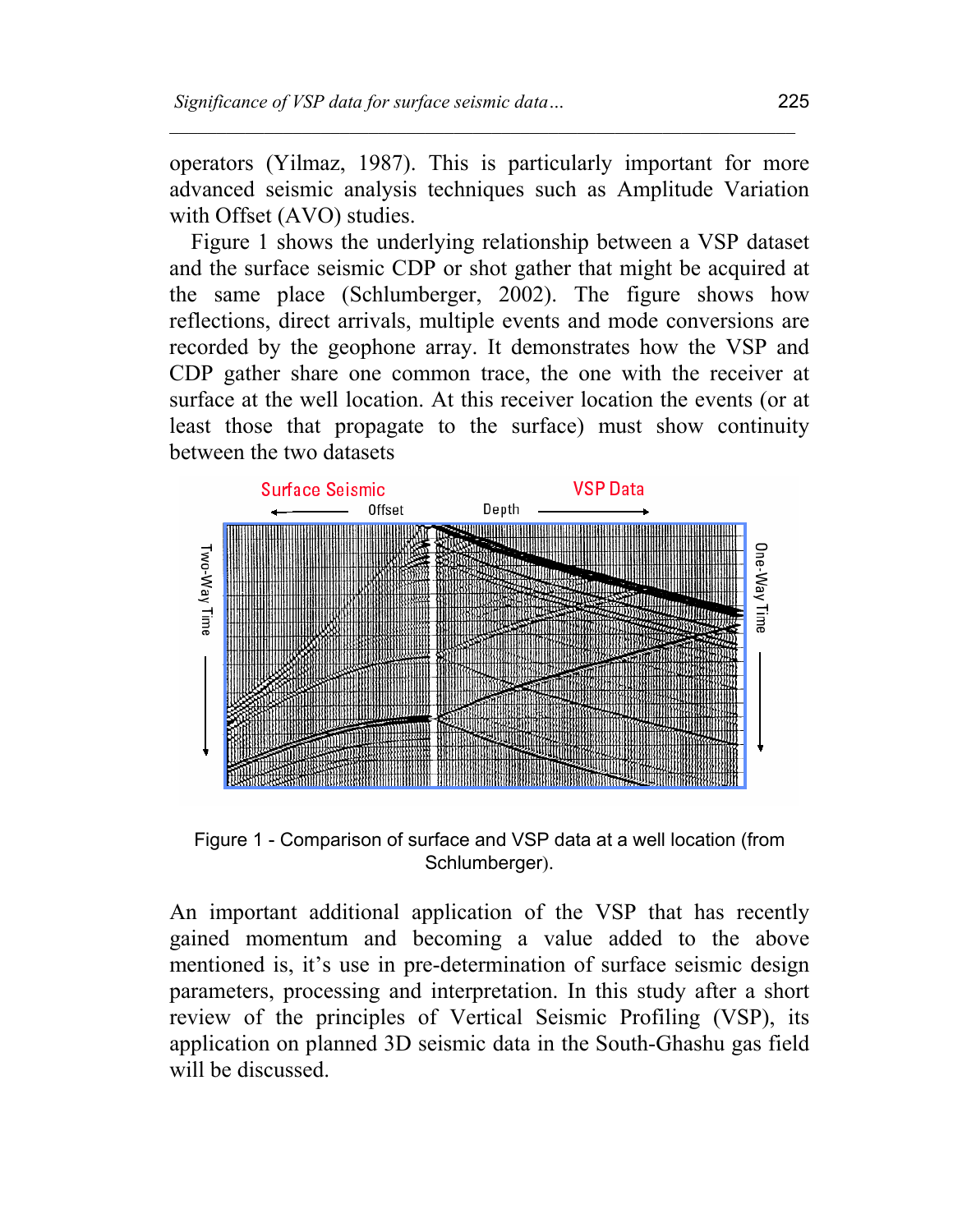## **VSP Tools, Equipments and Sources**

Main Equipment and physical factors that need to carry out VSP operation, include the well, energy source, downhole geophone, recording cable, surface digital recorder.

 $\mathcal{L}_\text{max} = \mathcal{L}_\text{max} = \mathcal{L}_\text{max} = \mathcal{L}_\text{max} = \mathcal{L}_\text{max} = \mathcal{L}_\text{max} = \mathcal{L}_\text{max} = \mathcal{L}_\text{max} = \mathcal{L}_\text{max} = \mathcal{L}_\text{max} = \mathcal{L}_\text{max} = \mathcal{L}_\text{max} = \mathcal{L}_\text{max} = \mathcal{L}_\text{max} = \mathcal{L}_\text{max} = \mathcal{L}_\text{max} = \mathcal{L}_\text{max} = \mathcal{L}_\text{max} = \mathcal{$ 

# **Energy Sources**

It is preferred that the seismic energy source used in a vertical seismic profile be the same as that used when recording surface seismic data near a VSP well. In many instances this recommendation cannot be followed, and wavelet equivalence between the two sets of data must be achieved by numerical data processing procedures such as deconvolution or frequency and phase shaping of wavelet spectra.

The output strength of a VSP energy source must be carefully chosen at each experimental well site. Many geophysicists have discovered that the attitude, "bigger energy sources are better", is not always a good philosophy when recording surface reflection data, and this caution is perhaps even more important in vertical seismic profiling. Some of the seismic sources that are being applied in borehole seismic operation are Impulsive sources (Airgun, Dynamite) and Controlled Sources (Vibroseis, Marine Vibrator).

#### **Downhole Tools**

Recording the seismic wave field within the narrow well that may be 5 Km long, in a fluid that may be hotter than  $200^{\circ}$ C and at high pressure, the ability to move either up or down, cause some differences in tools. Complicated tools were developed rapidly from the early 1980's to the present. Different companies offer a wide range of tools and equipments (Hardage, 1985).

### **The Basic VSP Wave types**

Figure 2 shows the synthetic wave field for a simple case. The downgoing direct arrival occurs at later times as receiver depth increases and for zero-offset the slope of the direct arrival curve gives the velocity of the medium at that depth. The second event type shown is a downgoing multiple. For the zero-offset case the multiple will always be parallel to the direct arrival.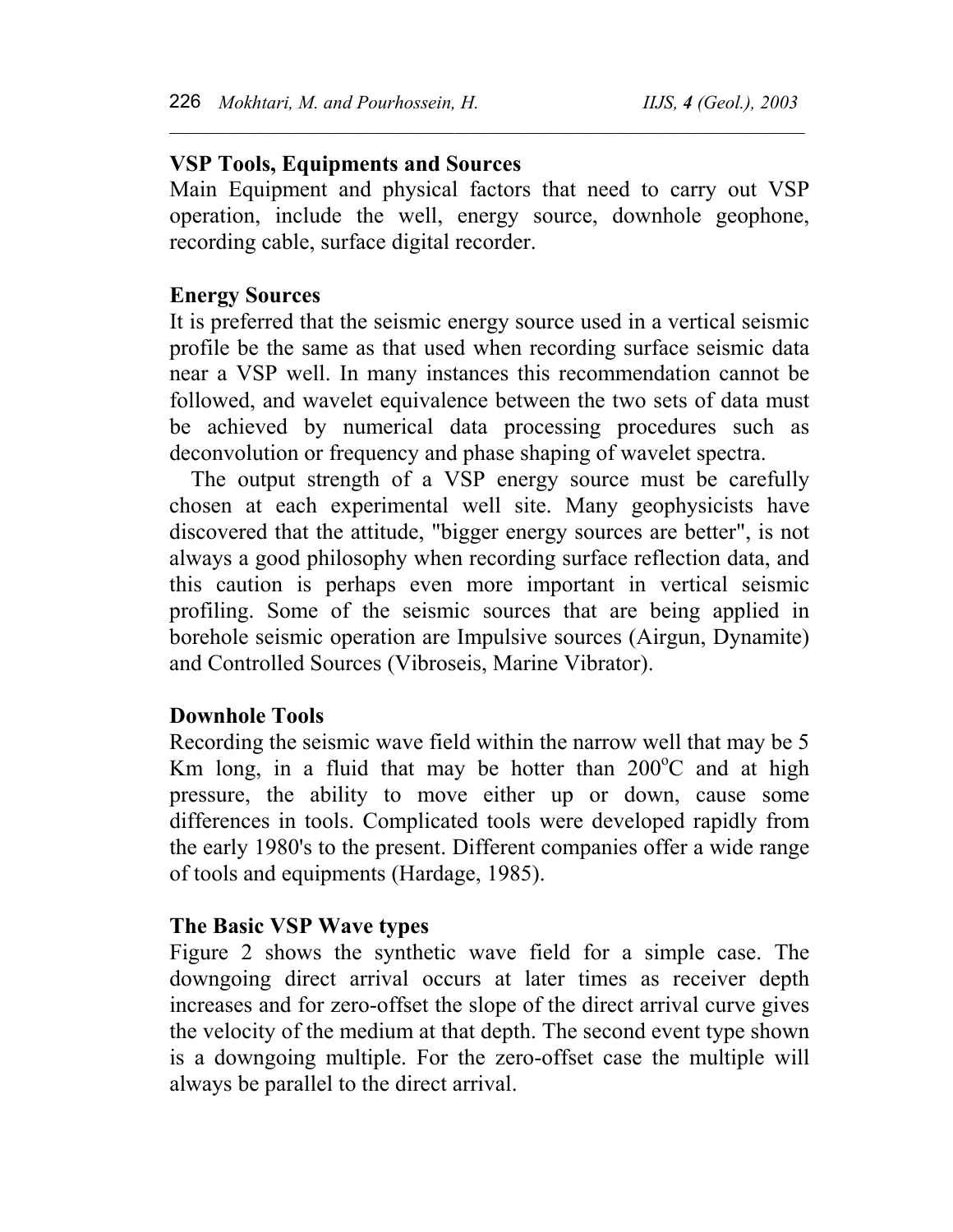Multiples that were generated as the wave field progressed downwards to the reflector become part of the signature for the reflection event. Because these events are, after they have been created, part of the downgoing signature, they are only visible for those receivers that 'see' the reflection event. And hence appear to truncate at the reflection interface. This gives a rule to use to discriminate between primary and multiple events, only primary reflection events intersect the direct arrival event.

 $\mathcal{L}_\text{max} = \mathcal{L}_\text{max} = \mathcal{L}_\text{max} = \mathcal{L}_\text{max} = \mathcal{L}_\text{max} = \mathcal{L}_\text{max} = \mathcal{L}_\text{max} = \mathcal{L}_\text{max} = \mathcal{L}_\text{max} = \mathcal{L}_\text{max} = \mathcal{L}_\text{max} = \mathcal{L}_\text{max} = \mathcal{L}_\text{max} = \mathcal{L}_\text{max} = \mathcal{L}_\text{max} = \mathcal{L}_\text{max} = \mathcal{L}_\text{max} = \mathcal{L}_\text{max} = \mathcal{$ 



**Figure 2 - Seismic events in a zero-offset VSP** 

# **Noises in VSP**

There are some noises from different sources such as cable waves, geophone clamping, multiple strings of well casing and resonance in multiple casing strings, mechanical and electrical noise, drill site work activities such as welding, stacking pipe and metal goods, and general rig site maintenance and tube waves on VSP data. Other factors, such as field geometry, precise depth control, recording system gain, and correct depth sampling should be considered. In some wells, formation sloughing, fluid movement behind casing, gas bubbles, and borehole mud movement may also create a random noise background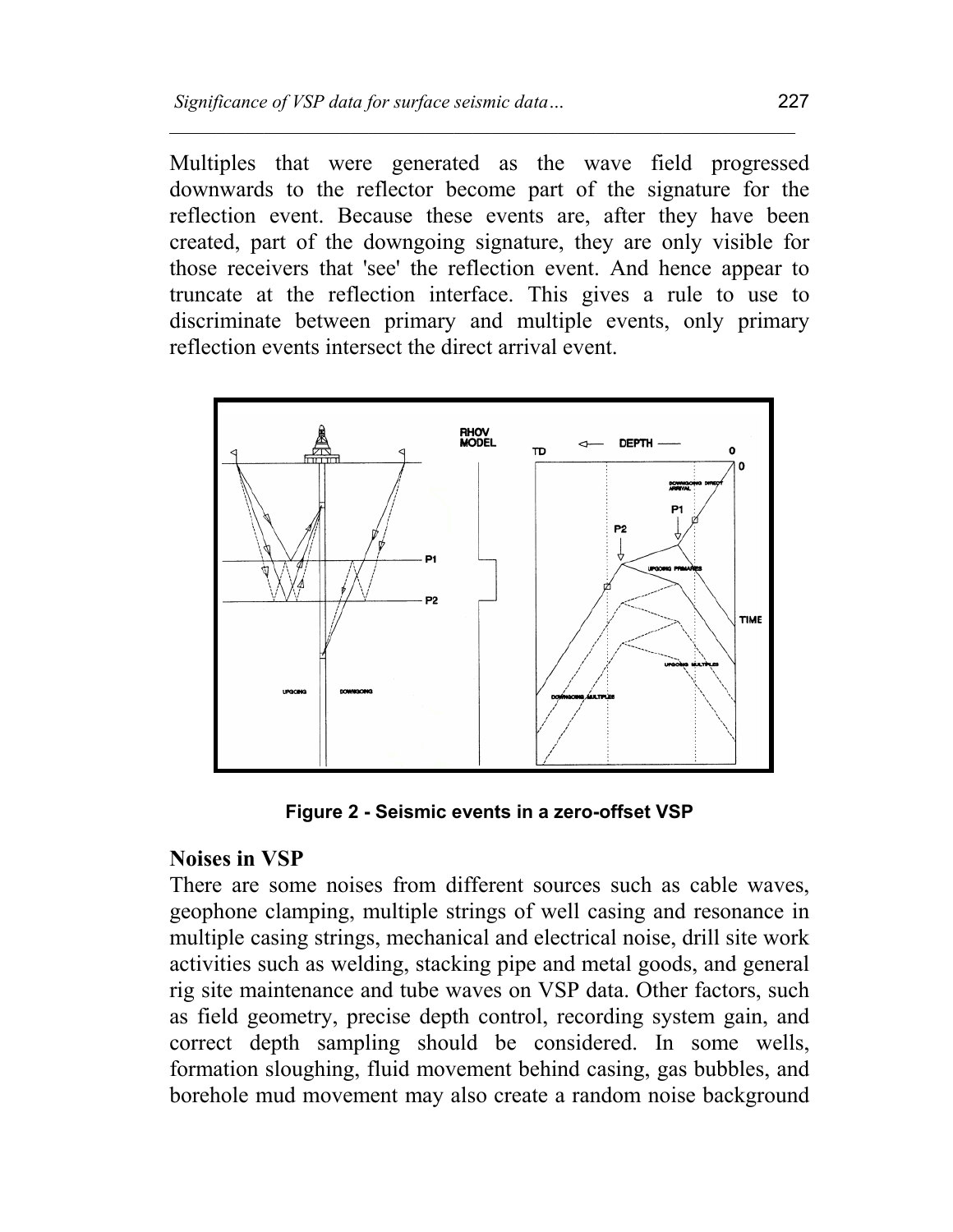if borehole environmental conditions are not stable, but these noises will not be considered. However, it is essential that the sources of these noise modes be identified so that they can be recognized and avoided.

 $\mathcal{L}_\text{max} = \mathcal{L}_\text{max} = \mathcal{L}_\text{max} = \mathcal{L}_\text{max} = \mathcal{L}_\text{max} = \mathcal{L}_\text{max} = \mathcal{L}_\text{max} = \mathcal{L}_\text{max} = \mathcal{L}_\text{max} = \mathcal{L}_\text{max} = \mathcal{L}_\text{max} = \mathcal{L}_\text{max} = \mathcal{L}_\text{max} = \mathcal{L}_\text{max} = \mathcal{L}_\text{max} = \mathcal{L}_\text{max} = \mathcal{L}_\text{max} = \mathcal{L}_\text{max} = \mathcal{$ 

# **VSP Acquisition Methods**

The objective of the acquisition phase is to measure travel times and amplitudes of the seismic waves at borehole/surface, in order to recover the earth's response to a point source at/near the surface or borehole. The 'Borehole seismic survey' covers a variety of different layout of sources and receivers. The basic geometries are described below.

## **CheckShots**

The most basic form of a VSP survey, known as a checkshot, is used to determine interval velocities to geologic marker horizons. Sometimes is called velocity survey.

### **Zero-Offset VSP**

This is the most common type of borehole seismic survey. The energy source is placed close to the wellhead, typically 40-100 meters away. Figure 3A shows the zero-offset VSP in vertical well and Figure 3B shows the same in a deviated well. The geophones are located at depths that are usually evenly spaced in the well, from TD upwards. Spacing between the geophones is governed by the slowest velocity and highest frequency anticipated within the depth interval of the VSP. Typical depth increments would be 15 to 20 meters.

### **Offset VSP**

This method is the simple extension of Zero-offset (Figure 3C). In this case the large lateral coverage is possible. Lateral coverage of up to one half of the source offset distance can be achieved in the direction of the source. Profiling of a feature (for example to detect faults) can be done by using a fixed offset source position some distance from the well and moving the geophone(s) in the well, or by having the geophone(s) fixed and moving the source.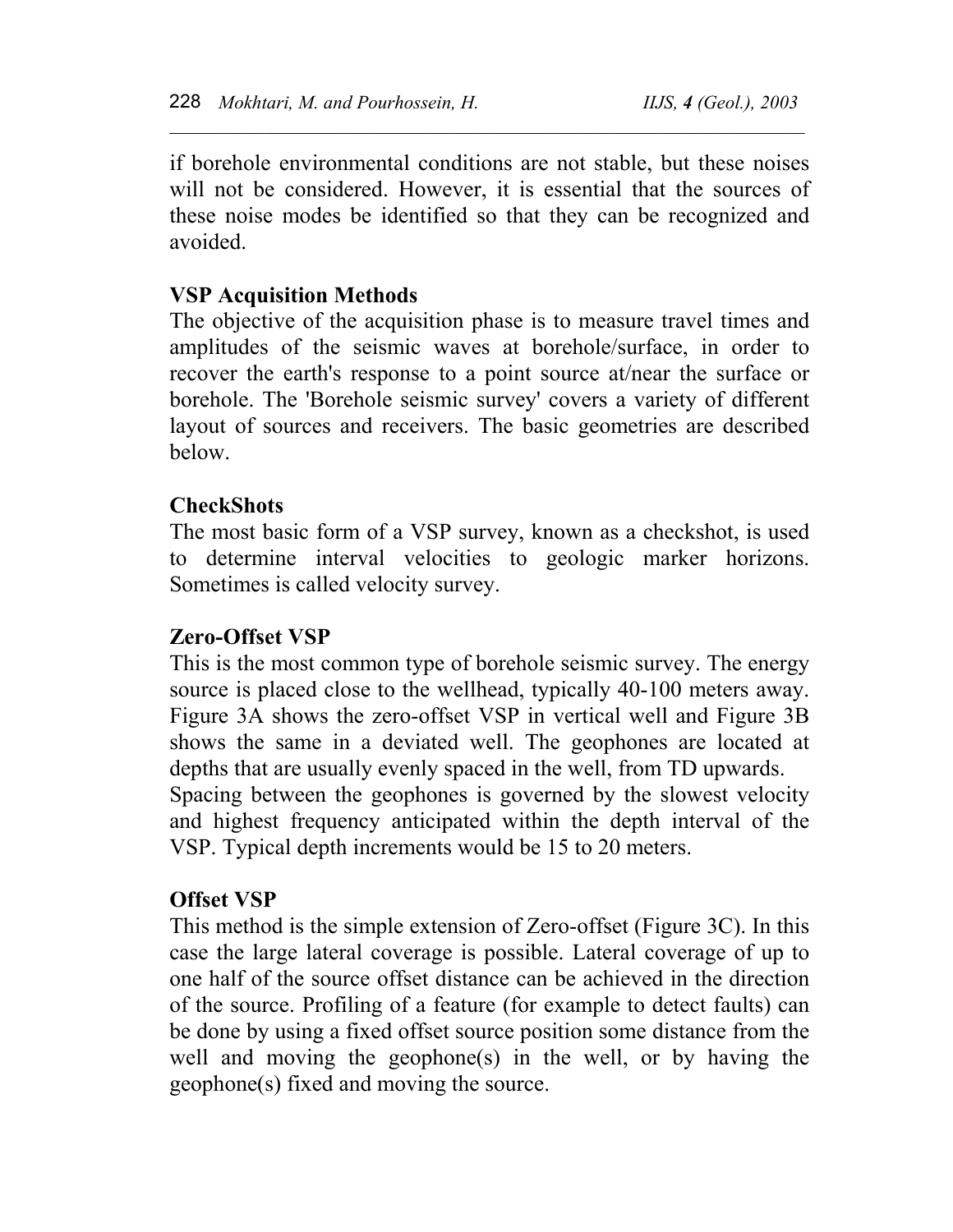#### **Walkabove VSP (Normal incident)**

The Walkabove VSP is acquired by moving both the source and receiver to keep the path between them vertical. A regular geophone spacing in the well is normally used, and each time the tool is moved, the source on the surface is moved accordingly (Figure 3D). This type of dataset can be very useful because in addition to vertical traveltimes that can be measured from it, an image can be generated from the reflections from below the borehole.

 $\mathcal{L}_\text{max} = \mathcal{L}_\text{max} = \mathcal{L}_\text{max} = \mathcal{L}_\text{max} = \mathcal{L}_\text{max} = \mathcal{L}_\text{max} = \mathcal{L}_\text{max} = \mathcal{L}_\text{max} = \mathcal{L}_\text{max} = \mathcal{L}_\text{max} = \mathcal{L}_\text{max} = \mathcal{L}_\text{max} = \mathcal{L}_\text{max} = \mathcal{L}_\text{max} = \mathcal{L}_\text{max} = \mathcal{L}_\text{max} = \mathcal{L}_\text{max} = \mathcal{L}_\text{max} = \mathcal{$ 

#### **Walkaway VSP**

This method provides a 2-D seismic picture of the formations on the either side and below a well. In this form, a receiver array of five to seven geophones collects data from multiple surface source locations along a line that extends from the well Figure 3E). Each line typically has hundreds of source positions. These data then can be processed to create an image that usually has higher resolution than from surface seismic surveys.



**Figure 3 - Different VSP acquisition layouts**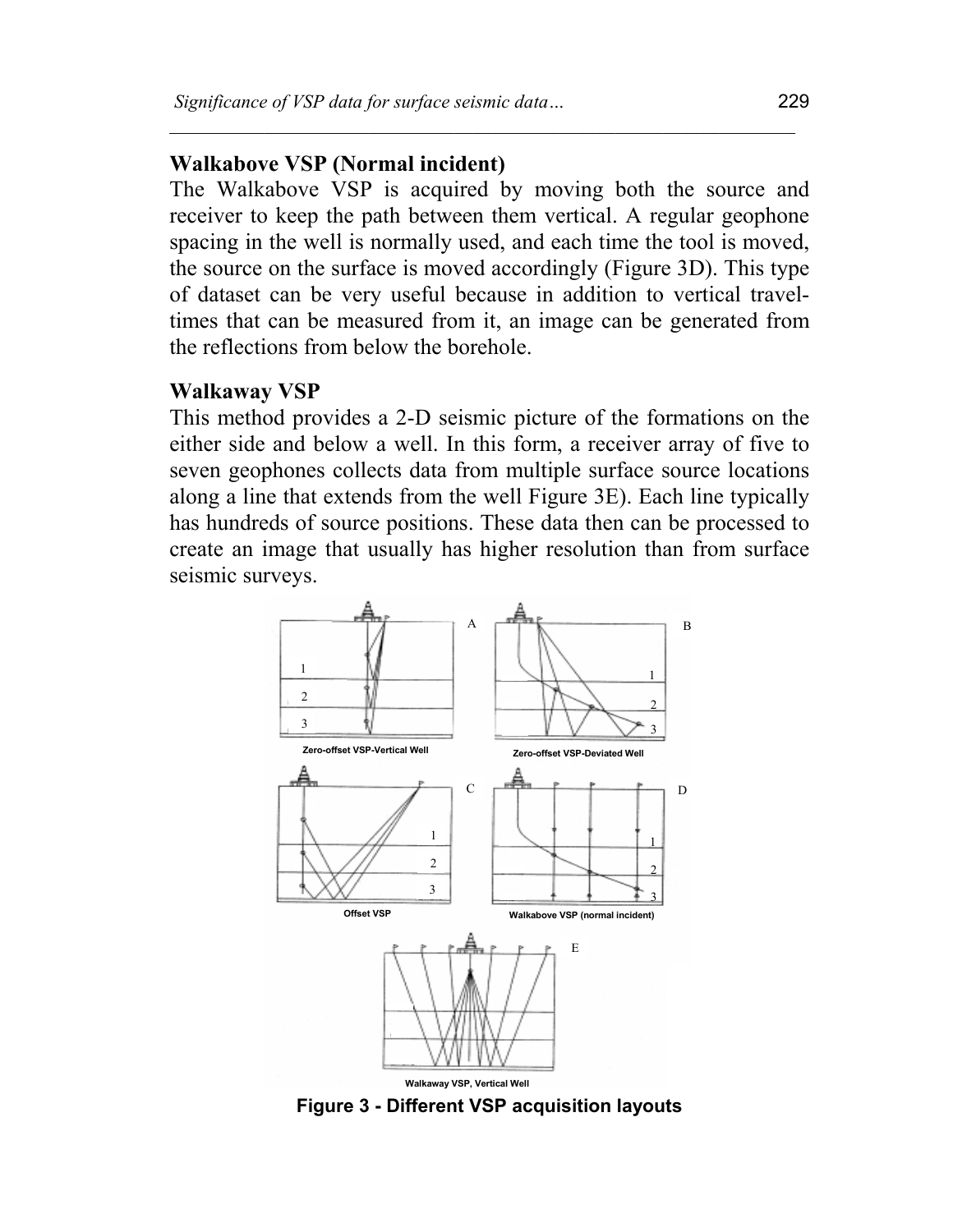## **VSP Processing**

A standard VSP processing produces a VSP stack trace comparable to synthetic seismogram without multiples or a set of seismic traces constituting a high-resolution seismic in the vicinity of the well. VSP processing can be divided into several sequences.

 $\mathcal{L}_\text{max} = \mathcal{L}_\text{max} = \mathcal{L}_\text{max} = \mathcal{L}_\text{max} = \mathcal{L}_\text{max} = \mathcal{L}_\text{max} = \mathcal{L}_\text{max} = \mathcal{L}_\text{max} = \mathcal{L}_\text{max} = \mathcal{L}_\text{max} = \mathcal{L}_\text{max} = \mathcal{L}_\text{max} = \mathcal{L}_\text{max} = \mathcal{L}_\text{max} = \mathcal{L}_\text{max} = \mathcal{L}_\text{max} = \mathcal{L}_\text{max} = \mathcal{L}_\text{max} = \mathcal{$ 

The first processing sequence consists of: Data demultiplexing; Correlation, if the seismic source is a vibrating source; Correlation for the signature fluctuation effect; Correlations for tool rotation and well deviation (Three components borehole geophone are required); Elimination of poor-quality records; Stacking of records made at the same depth; Corrections for spherical divergence and absorption; Component sorting when a three-component tool is used (Mari, *et al.,* 1999).

The second processing sequence consists of the picking of first arrival times, in order to determine the time-depth function and a velocity model at the well location. This function is used to calculate the interval velocity, average velocity and root mean square velocity.

The third processing sequence consist in the separation of waves, such as P waves versus S waves, upgoing waves versus downgoing waves, using velocity filters and sometimes polarization filters, CDP mapping, migration (if there are trace enough traces) and finally displaying the VSP data on surface seismic data.

### **VSP and the Surface Seismic**

Even by using advanced seismic processing, surface seismic is limited by the spherical spreading, adsorption and multiples of the down going and received wave forms. Vertical Seismic Profiling allows a way to correct this surface seismic problem by giving the geophysicist a means of examining the acoustic wave field in situ.

By using VSP it is possible to calculate bin size, reflector dip, migration aperture, velocity profiles, faults with higher accuracy at the vicinity of well and fractures around the well. These parameters can be use in 2D and 3D surface seismic data acquisition design in order to save time and consequently reduce the cost of survey.

In addition VSP has application in data processing, for example using downgoing wave field to design deconvolution operators that attenuate upgoing multiples.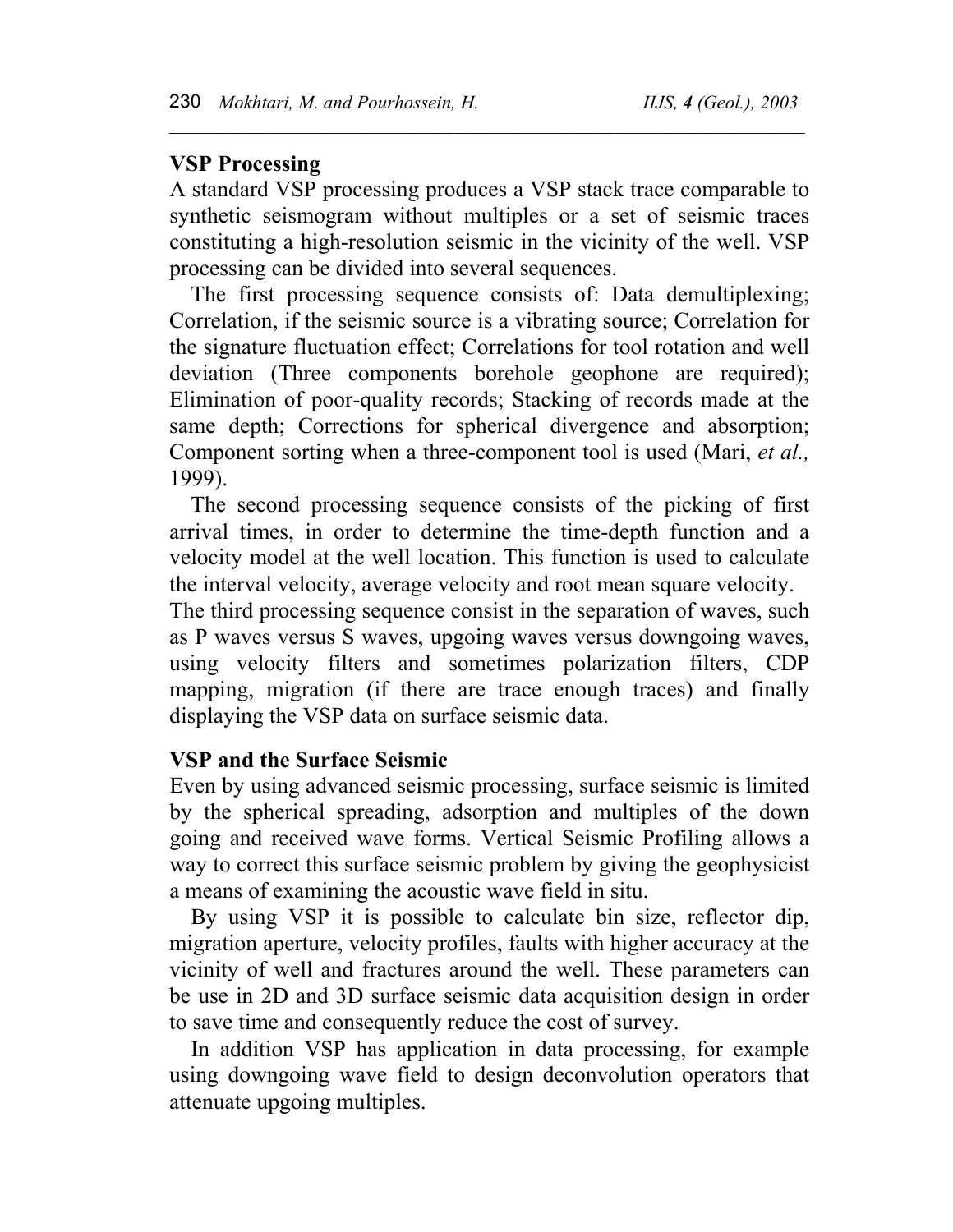# **Application of VSP data in design of 3D surface seismic in the South Ghashu Gas Field**

 $\mathcal{L}_\text{max} = \mathcal{L}_\text{max} = \mathcal{L}_\text{max} = \mathcal{L}_\text{max} = \mathcal{L}_\text{max} = \mathcal{L}_\text{max} = \mathcal{L}_\text{max} = \mathcal{L}_\text{max} = \mathcal{L}_\text{max} = \mathcal{L}_\text{max} = \mathcal{L}_\text{max} = \mathcal{L}_\text{max} = \mathcal{L}_\text{max} = \mathcal{L}_\text{max} = \mathcal{L}_\text{max} = \mathcal{L}_\text{max} = \mathcal{L}_\text{max} = \mathcal{L}_\text{max} = \mathcal{$ 

The South Ghashu gas field is located in the south of Iran approximately 25 km from the Persian Gulf, 60 km Northwest of Bandar Abbas. Ghashu gas field was discovered a couple of decades ago. The geological structure of the field was delineated by previous exploration and appraisal wells. However, drilling results from Ghashu-04 indicated that the forecast formation depths were significantly different (shallower) from the actual depths. At Ghashu-04 well, the strike of the layers is in the direction of East-West and the dip is toward the North. The layers dip increases with depth.

To be able to evaluate the drilling result and define the abovementioned discrepancy a VSP data acquisition was planned with modeling before its measurement with the following objectives:

(1) To characterize the seismic responses of the formation at Ghashu field for the design of a 3D surface seismic survey in the near future

(2) To image the subsurface near the wellbore in the up dip direction and validate the drilling interpretation

(3) To record 3-C data for the purpose of shear wave information extraction

# **South Ghashu VSP survey design**

To be able to estimate the acquisition parameters of VSP data before its measurement, based on existing data some models (2D and 3D) have been constructed. The velocity profile was provided by the National Iranian Oil Company-Central. Zero-Offset, Offset and Walkaway VSP were run on the constructed models. Two different dips used to modeling. Each model consisted of 13 dipping subsurface formations. Analyzing and comparing the results of the models, show that the zero-offset VSP will be sufficient in the study area to show the required lateral coverage, therefore the zero-offset VSP was chosen for actual measurement ( Figure 4). The source was located at the wellhead and downhole receivers located in the depth range from 1800 m to 4800 m along the wellbore trajectory.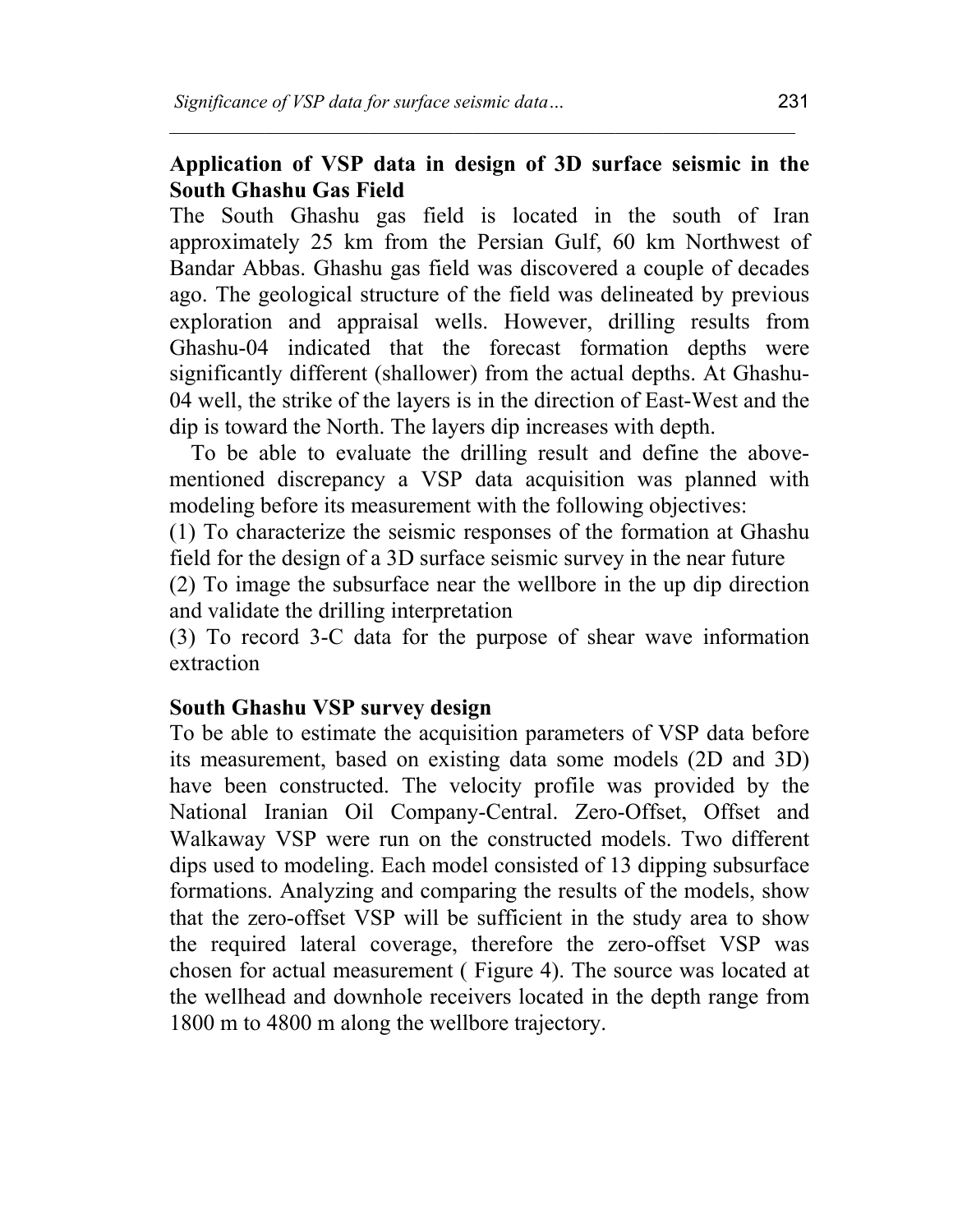

**Figure 4 - Ray propagation for zero-offset VSP (two different models)** 

## **South Ghashu VSP data acquisition**

The VSP survey was conducted in January 2002 (NIOC-Central 2002). It consists of a checkshot survey and a VSP. The VSP levels were recorded from 4880m to 2380m at a vertical level spacing of approximately 20 meters. Checkshots were also recorded from 2380 m to 500 m with a vertical level spacing of 200 meters.

In total 14 control/checkshot levels at/close to formations tops of drilling results were acquired (Esmaeily et all. 2002). As in the checkshot data, only the first arrivals are important for velocity picking and in addition for protection of pit being damaged, low airgun pressure was used. The depth-sampling interval of the VSP was 20 m and the deepest level was at 4860 m MD.

As the purpose of the down log was to estimate the formation interval velocity and the frequency range of the seismic signals, only one shot was acquired at each level at a shallower depth and more shots were acquired as the tool went deeper. All three components were displayed in Figure 5. As can be seen, the signal to noise ratio was poor for the horizontal X and Y components. But it is clear that a shear event can be identified on both horizontal components. For the vertical component, Z, the signal to noise ratio was reasonably good.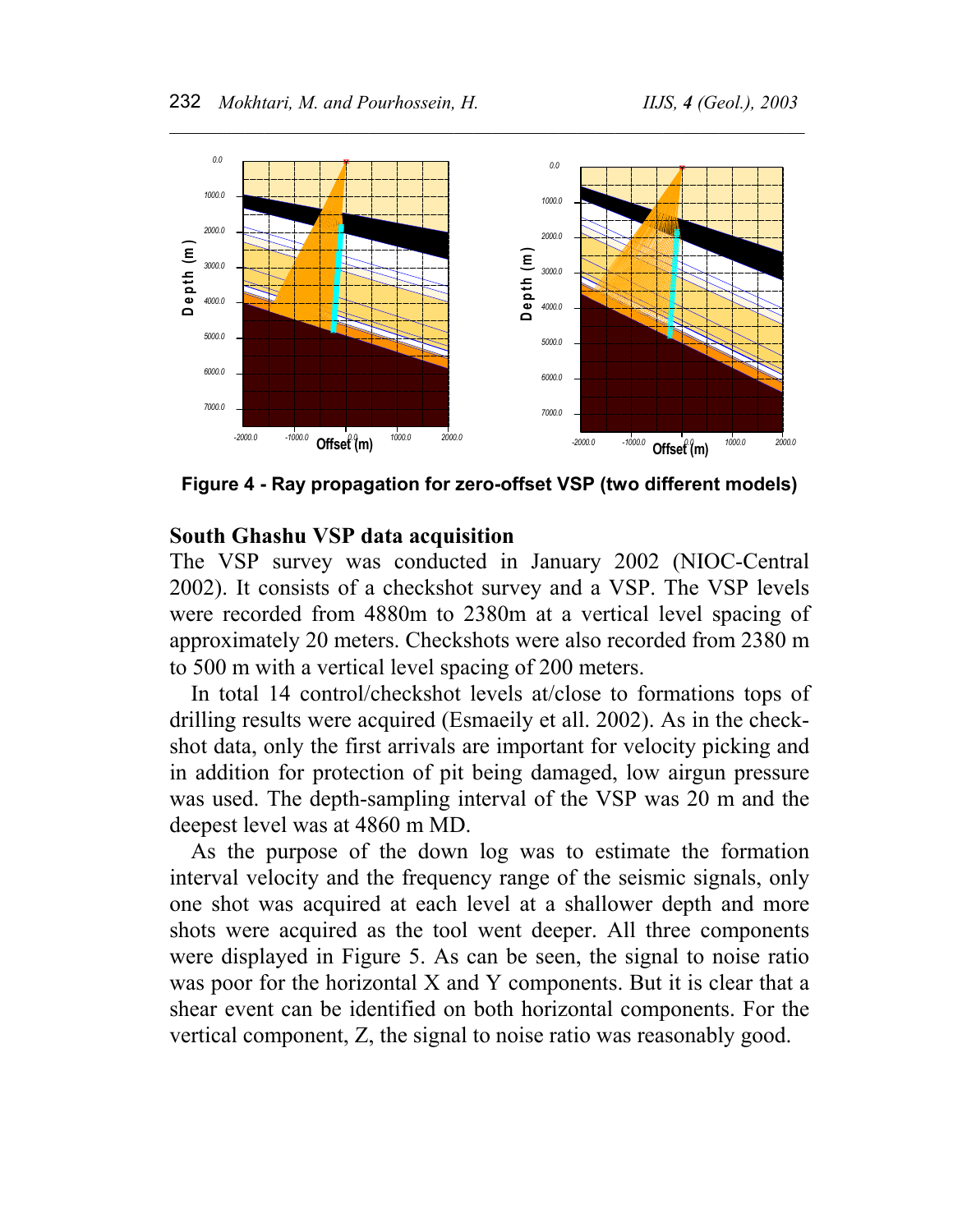

**Figure 5 - X, Y, Z components of the checkshot survey during down run in hole** 

#### **South Ghashu VSP data processing**

Each shot of the raw geophone data was evaluated and edited as necessary. The hydrophone data were also evaluated for signature changes and timing shifts. The good shots at each level were stacked, using a median stacking technique, to increase the signal to noise ratio of the data. The transit time of each trace was re-computed after stacking. In addition to the above, the downgoing wave analysis; gain correction and band-pass filter; 3-component rotation; up and downgoing wave field separation; wave shaping deconvolution; ray tracing modeling and Kirchhoff migration were applied to the data.

#### **VSP Wave field Analysis**

Figure 6 shows vertical component (Z) power for entire intervals in Ghashu-4 well. Amplitude and frequency analyses show that just above the Asmari Formation  $(\sim 2400 \text{ m } \text{MD})$  the downgoing energy was attenuated and high frequency content drops from more than 90 Hz to less than 50 Hz. A bandpass filter of 5-70 Hz bandwidth was applied after stacking. Figure 7 shows the upgoing P wave field and Figure 8 shows the upgoing P and converted S wave fields.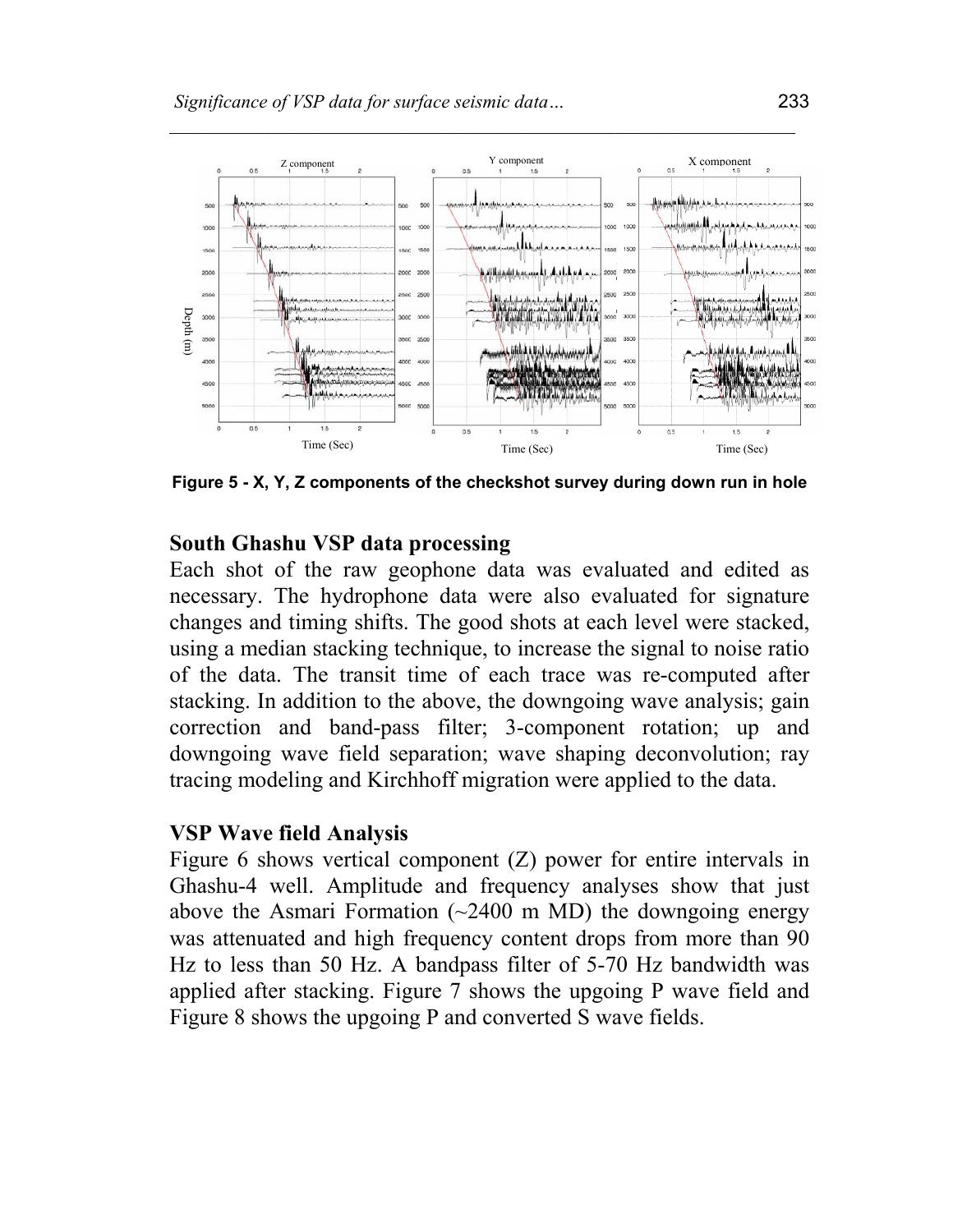

**Figure 6 - Power spectrum of Z component in entire Ghashu-4 well**



**Figure 7 - Upgoing P wave after wave field separation**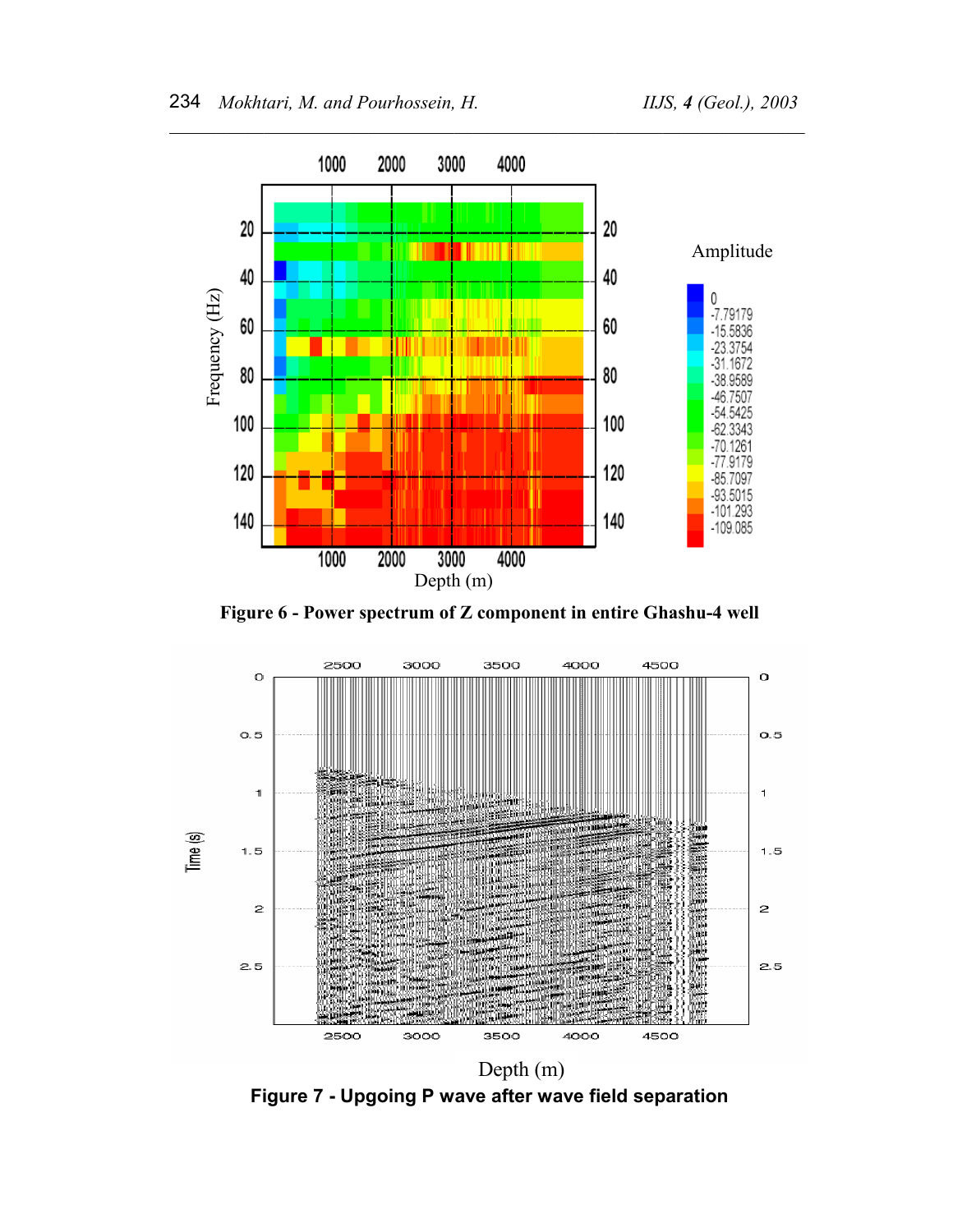

 $\mathcal{L}_\text{max} = \mathcal{L}_\text{max} = \mathcal{L}_\text{max} = \mathcal{L}_\text{max} = \mathcal{L}_\text{max} = \mathcal{L}_\text{max} = \mathcal{L}_\text{max} = \mathcal{L}_\text{max} = \mathcal{L}_\text{max} = \mathcal{L}_\text{max} = \mathcal{L}_\text{max} = \mathcal{L}_\text{max} = \mathcal{L}_\text{max} = \mathcal{L}_\text{max} = \mathcal{L}_\text{max} = \mathcal{L}_\text{max} = \mathcal{L}_\text{max} = \mathcal{L}_\text{max} = \mathcal{$ 

**Figure 8 - Upgoing P and S waves after wave field separation** 

### **Migration**

2D Kirchhoff migration method has been applied to enhance upgoing P wave data from parametric wave field separation. Figure 9 shows depth migration results in image format. The migration results of VSP indicated that there is no visible fault within the offset of about 1500 m to the well head location.

### **Seismic Survey Parameters**

As it was discussed before, one other important objective of the VSP acquisition was determination of acquisition parameters for the planned surface 3D seismic in the study area. In the following this will be discussed briefly.

# **Frequency Analysis**

From the VSP data, power spectrum of vertical component for entire interval has been presented in Figure6. The frequency bandwidth changes significantly from 2300 to 2400 m. The frequency reaches more than 90 Hz above 2300 m and it decreases to less than 50 Hz below 2400 m. The power spectrum indicates that the maximum frequency at the target depth is 45 Hz. This maximum frequency can be used for the parameter setting of seismic vibrators and definition of Fresnel zone.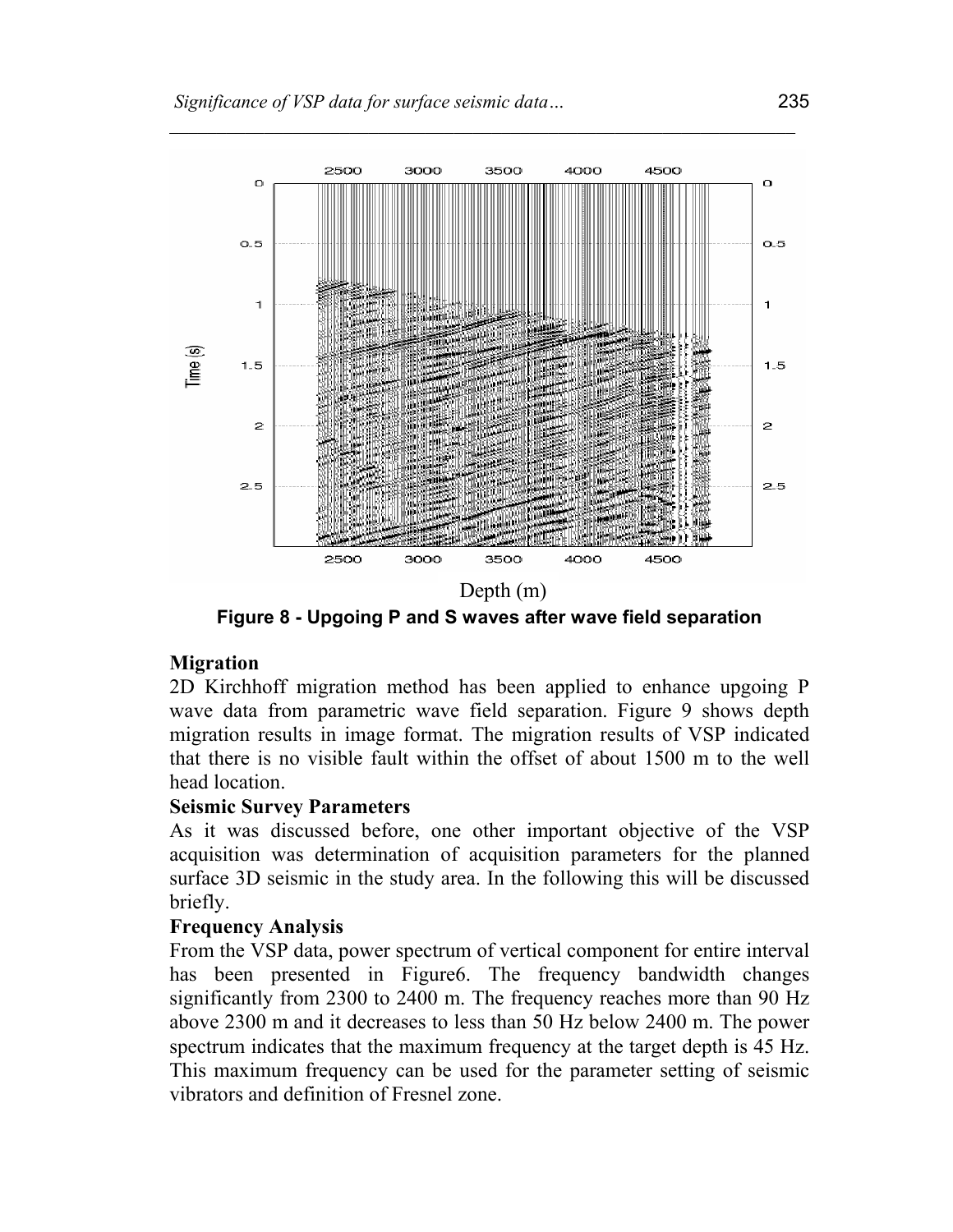![](_page_13_Figure_2.jpeg)

 $\mathcal{L}_\text{max} = \mathcal{L}_\text{max} = \mathcal{L}_\text{max} = \mathcal{L}_\text{max} = \mathcal{L}_\text{max} = \mathcal{L}_\text{max} = \mathcal{L}_\text{max} = \mathcal{L}_\text{max} = \mathcal{L}_\text{max} = \mathcal{L}_\text{max} = \mathcal{L}_\text{max} = \mathcal{L}_\text{max} = \mathcal{L}_\text{max} = \mathcal{L}_\text{max} = \mathcal{L}_\text{max} = \mathcal{L}_\text{max} = \mathcal{L}_\text{max} = \mathcal{L}_\text{max} = \mathcal{$ 

**Figure 9 - Depth migration of P wave data.** 

# **Velocity Profiles**

The formation boundaries were determined by drilling results and the formation dips were determined from the FMI log. The formation interval velocities were determined by a travel-time tomographic inversion. It was found that the interval velocity for each formation layer was greater than which was identified before using drilling data, except for one of the shallower layers. The minimum P wave velocity is at 3515 m/s.

# **Bin Size**

The Bin size is a very important parameter as it will determine the size of structures which can be seen on the seismic as well as determine the effectiveness of the numerical processes used to process the raw seismic data to the 3D volume. The bin size will have a very large effect on the price of a survey. Reducing the bin size by half will increase the trace density in the 3D volume by a factor of four. There are two criteria to determine the bin size to be used in data acquisition – the criteria resulting in the smallest bin size is the overriding one.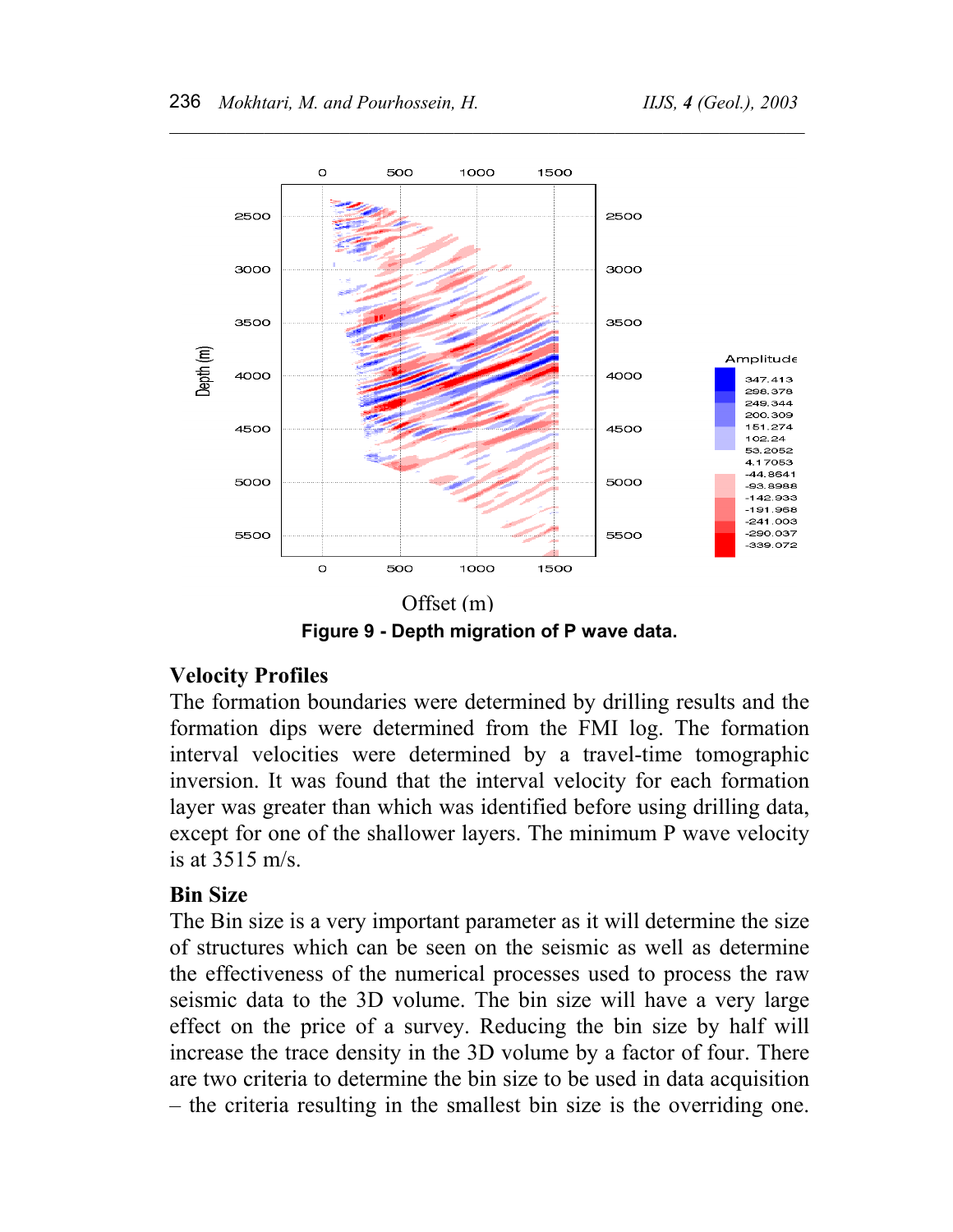Using the VSP data the maximum bin size at the target depth (25-2.7 sec, with a maximum formation dip of  $30^0$ ) was calculated to be 45 m  $\times$  45 m for the Ghashu field.

 $\mathcal{L}_\text{max} = \mathcal{L}_\text{max} = \mathcal{L}_\text{max} = \mathcal{L}_\text{max} = \mathcal{L}_\text{max} = \mathcal{L}_\text{max} = \mathcal{L}_\text{max} = \mathcal{L}_\text{max} = \mathcal{L}_\text{max} = \mathcal{L}_\text{max} = \mathcal{L}_\text{max} = \mathcal{L}_\text{max} = \mathcal{L}_\text{max} = \mathcal{L}_\text{max} = \mathcal{L}_\text{max} = \mathcal{L}_\text{max} = \mathcal{L}_\text{max} = \mathcal{L}_\text{max} = \mathcal{$ 

## **Integration of VSP and 2D seismic in Ghashu Field**

Figure 10 shows integration of the existing 2D surface seismic section with VSP in Ghashu-04 location. It should be noted that azimuth differences between the 2D section (N7E) and the VSP (N35E) has caused the minor mismatch of the two data set. The results of VSP indicated that major reflection event is continuous across the whole offset range and there is no visible fault within 1500 m of the wellhead location (Figure 10). However, some changes in the reflection characteristic could be related to minor faults or fractures. It also indicates that the formation dip increases with depth.

![](_page_14_Figure_4.jpeg)

**Figure 10 - Integration of VSP and 2D surface seismic in South Ghashu field at the well location.**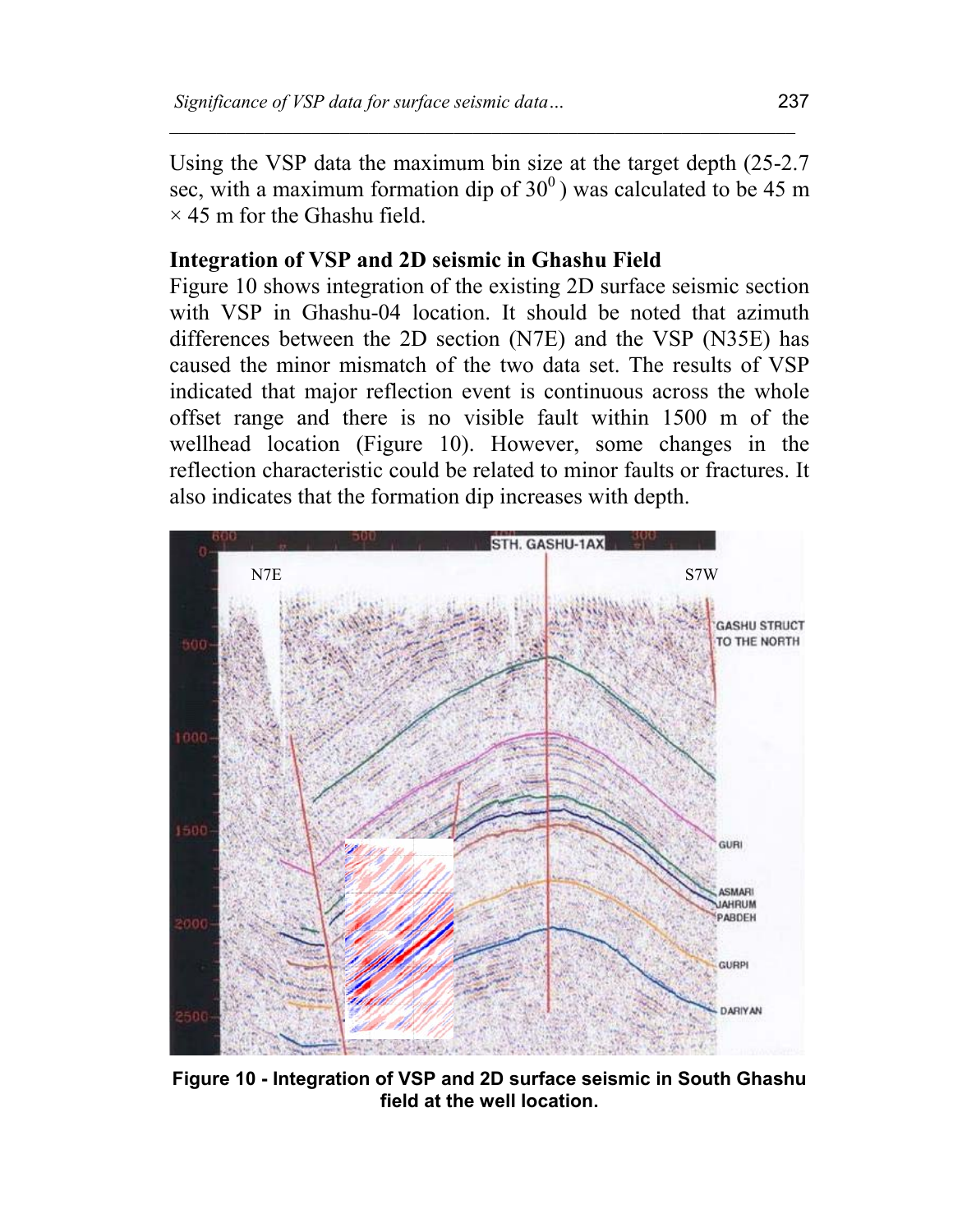#### **Conclusions**

This study showed the importance of modeling before any seismic data acquisition (surface and borehole). The following is a summary of the results.

 $\mathcal{L}_\text{max} = \mathcal{L}_\text{max} = \mathcal{L}_\text{max} = \mathcal{L}_\text{max} = \mathcal{L}_\text{max} = \mathcal{L}_\text{max} = \mathcal{L}_\text{max} = \mathcal{L}_\text{max} = \mathcal{L}_\text{max} = \mathcal{L}_\text{max} = \mathcal{L}_\text{max} = \mathcal{L}_\text{max} = \mathcal{L}_\text{max} = \mathcal{L}_\text{max} = \mathcal{L}_\text{max} = \mathcal{L}_\text{max} = \mathcal{L}_\text{max} = \mathcal{L}_\text{max} = \mathcal{$ 

As it was stated in the main text, the surface seismic data has not yet been acquired, so we hope to be able to compare the actual results with the predicated in the near future. Using VSP in surface seismic design, the acquisition duration hence the cost can be reduced. In addition defining the correct parameters can result in data resolution and quality increase. Further it can provide most important parameters such as velocity profiles and frequency content, Bin size, Migration aperture, designing of deconvolution operators and multiple identification. It also provides high-resolution section around the well to identify fractures and possible faults and used to increase the accuracy of interpretation of surface seismic.

The results of VSP indicated that major reflection event is continuous across the whole offset range and there is no visible fault within 1500 m of the wellhead location, the layers dip increase with depth and the 3C VSP data provided good opportunity to study shear wave information and rock properties in that area.

#### **Acknowledgements**

We wish to express our deepest appreciation to Dr. M. R. Rezaee (University of Tehran) and Dr. Henry Cao (Schlumberger- well services of Iran) for valuable discussion and support. We would like to thank NIOC-Central management, especially Mr. Janahmad for allowing to use South Ghashu VSP data.

### **References**

Dorbin, M.B., and Savit, C.H. (1988) *Introduction to Geophysical Prospecting*, New York, McGraw-Hill book Company 300-303.

Esmaeily, S., Mokhtari M., Janahmad K., and Cao, K. (2003) *The Value of Integrated Borehole Seismic in Iran*, Reservoir Optimization Conference, Tehran.

Hardage, B.A. (1985) *Vertical Seismic Profiling*, Part A: Principles, 14A, Geophysical Press, Amsterdam.